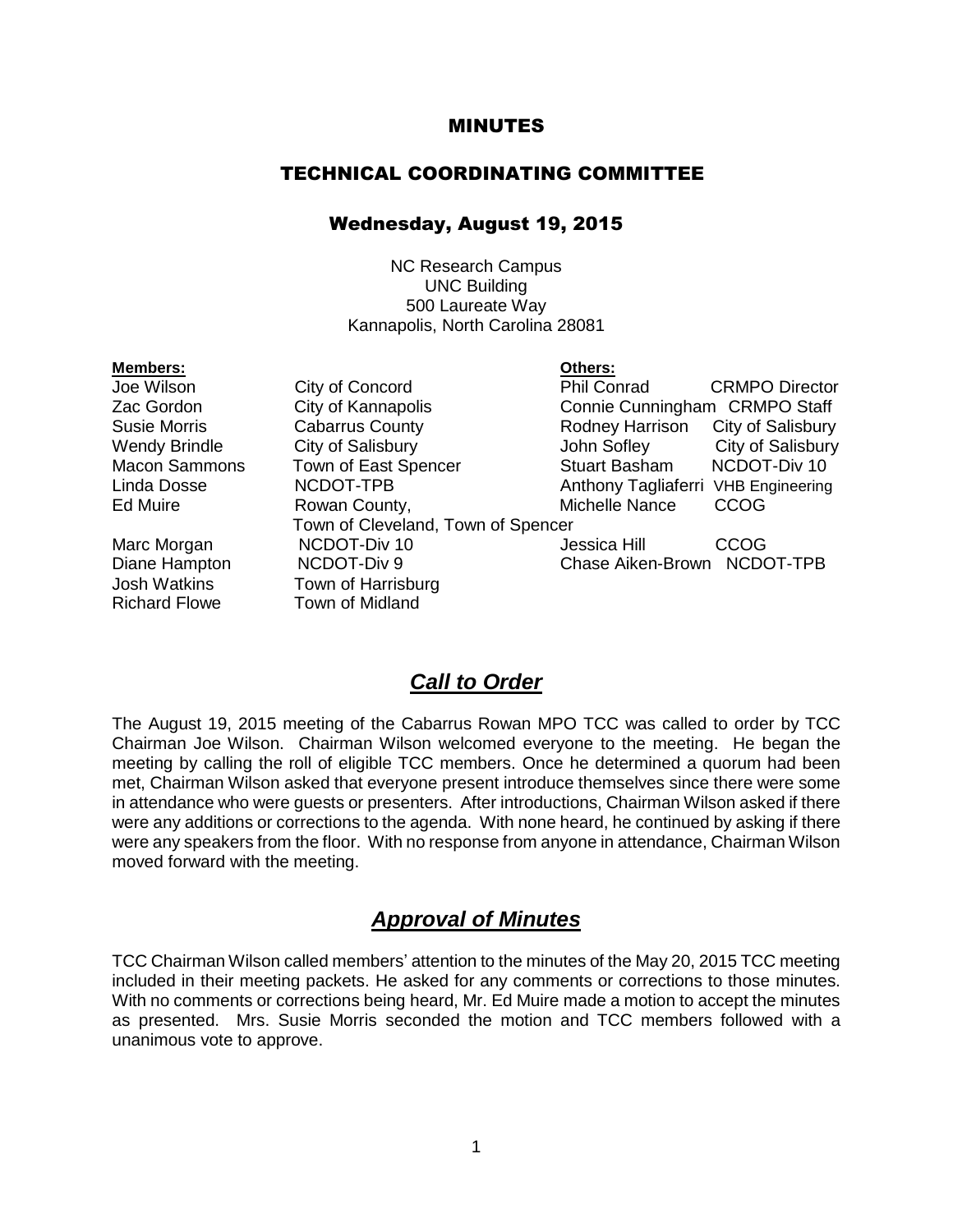# *FY 2016-2020 TIP Conformity and MTP Amendments*

MPO Director Phil Conrad reminded TCC members that the Cabarrus Rowan MPO (CRMPO) and the Metrolina Regional Partners have been working together on the Air Quality Conformity Analysis and Determination Report for the 2016-2020 Transportation Improvement Program (TIP). Phil explained that the TIP Conformity Report demonstrates that the financially constrained Metropolitan Transportation Program (MTP) in the Metrolina Region meet national ambient air quality standards. Phil went on to say that Conformity Report also certifies that the Transportation Improvement Program (TIP) is a subset of the 2040 MTP and that the Conformity Report is consistent with the State Implementation Plan (SIP).

Phil called members' attention to Attachment 3 in their packets which was an excerpt from the TIP Conformity Report. Phil reviewed for members the relationship of the MTP and TIP as well as the other highlighted items in the excerpt. He also reviewed the emission comparison summary tests by location and pollutants calling attention to the Cabarrus and Rowan counties emission comparisons. After reviewing the attachment, Phil explained that due to an acceleration of several projects in the Cabarrus Rowan MPO area using state transportation funds, The CRMPO is now required to amend the MTP to reflect the new schedules for these projects. Phil asked for any questions or comments.

Phil then proceeded by calling members' attention to three *Draft* resolutions in their packets. 1) Resolution Adopted by The Cabarrus Rowan Metropolitan Planning Organization Transportation Advisory Committee Approving An Amendment To the 2040 Metroplitan Transportation Plan; 2) Resolution Finding the Cabarrus Rowan Urban Area amended 2040 Metropolitan Transportation Plan and 2016-2020 Transportation Improvement Program in Compliance with the Provisions of the Clean Air Act Amendments of 1990 and the Moving Ahead for Progress in the 21<sup>st</sup> Century Act (MAP 21); and 3) Resolution Adopting The FY 2016-2020 Cabarrus Rowan MPO Metropolitan Transportation Improvement Program (MTIP).

With no further discussion, Mr. Richard Flowe made a motion to recommend that the CRMPO TAC consider adopting the 1) Resolution Adopted By The Cabarrus Rowan Metropolitan Planning Organization Transportation Advisory Committee Approving An Amendment To the 2040 Metroplitan Transportation Plan; 2) Resolution Finding the Cabarrus Rowan Urban Area amended 2040 Metropolitan Transportation Plan and 2016-2020 Transportation Improvement Program in Compliance with the Provisions of the Clean Air Act Amendments of 1990 and the Moving Ahead for Progress in the 21<sup>st</sup> Century Act (MAP 21); and 3) Resolution Adopting The FY 2016-2020 Cabarrus Rowan MPO Metropolitan Transportation Improvement Program (MTIP). Mr. Josh Watkins seconded the motion and TCC members voted unanimously to approve.

# **New TIP Priority Projects**

Phil Conrad explained to members that with the expected adoption of the 2016-2020 TIP, the CRMPO staff has been working and has prepared a schedule for identifying and adopting the STI list for the CRMPO area. Phil called members' attention to Attachment 4 in their packets and reviewed the projects included on the attachment. Phil explained that the first step in the schedule is to issue a call for new projects from all modes of transportation to be considered for funding. After review, Phil closed by stating that the deadline for submitting new projects to be considered is August 18, 2015.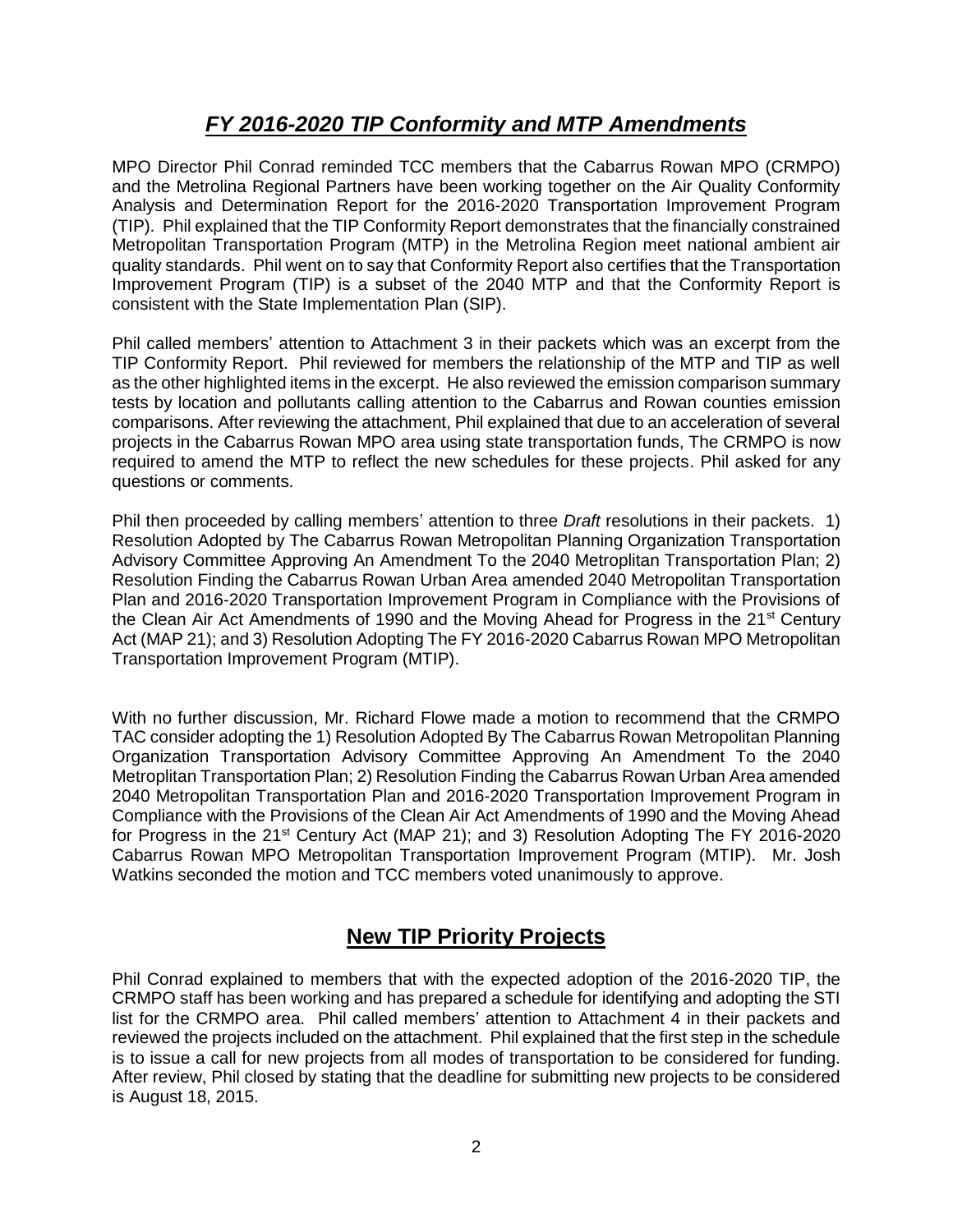Mr. Ed Muire asked if all jurisdictions had an opportunity to submit their new projects, which was affirmed. With no additional questions or comments being heard, Mr. Ed Muire made a motion to recommend that the CRMPO TAC consider endorsing the NEW TIP Priority projects for submittal to the NCDOT for quantitative review. Mr. Zac Gordon seconded the motion and members voted unanimously to approve.

## **Proposed FY2017 CMAQ Schedule**

.

Director Conrad reported to the TCC members that the Congestion Mitigation and Air Quality (CMAQ) funds are a federal funding source for areas designated non-attainment by the Environmental Protection Agency (EPA). CMAQ funds do require a local sponsor and a twenty percent match. Phil explained that eligible projects must demonstrate an emissions reduction benefit to the local area. Phil called members' attention to Attachment 5 in their packets and explained that there are currently six existing CMAQ Project Proposals in the NCDOT system that were outlined on this attachment. Phil reminded TCC members that at their May 2015 meeting, it was recommended that the FY2016 balance be applied to projects in Kannapolis, Concord, and Salisbury.

In reviewing the list of the six projects, Phil reported that some of the projects on the list had since been funded using other funding sources. Phil also reported that NCDOT has indicated that the CRMPO may receive about \$1.5 million in CMAQ funds in FY2017 which could possibly fund the bike lanes in Salisbury. But Phil cautioned that with the current federal budget uncertainties, there is no guarantee that the federal CMAQ program will still exist in future years.

After discussion, Mrs. Wendy Brindle made a motion to recommend that the CRMPO TAC review and support the eligible projects on the CMAQ application list to include the Catawba College bike lanes and the Woodrow Wilson Area sidewalks. Mr. Josh Watkins seconded the motion and TCC members voted unanimously to approve.

#### **Proposed TAP Program Selection Process**

Phil reminded members that he provided them information at their May meeting on a new program called the Transportation Alternatives Program (TAP). Phil explained that this new program is very similar to the STP-DA sub-allocation program and does require a twenty percent local match for bicycle and pedestrian eligible projects. Phil reported that the Cabarrus Rowan MPO's ten year allocation is a total of \$2.2 million. At this point in the meeting, Phil reminded members that at their May 2015 meeting they requested that staff to draft a Competitive Selection Process. He then called members attention to Attachment 6 *Draft* Competitive Selection Process in their packets.

Phil reviewed Attachment 6 with the members calling attention to the minimum eligibility requirements, the project selection process, and project evaluation criteria. After review, Phil gave Ms. Linda Dosse and Mrs. Loretta Barren opportunity to give input or feedback to the members. Ms. Dosse explained that NCDOT-TPB just wants the document to have on file in their offices. Mrs. Barren suggested that the *Draft* should go out for public comment before going to the CRMPO for any kind of approval or adoption. With no additional comments or suggestions, Mr. Ed Muire made a motion to recommend TAC approval of the *Draft* Competitive Selection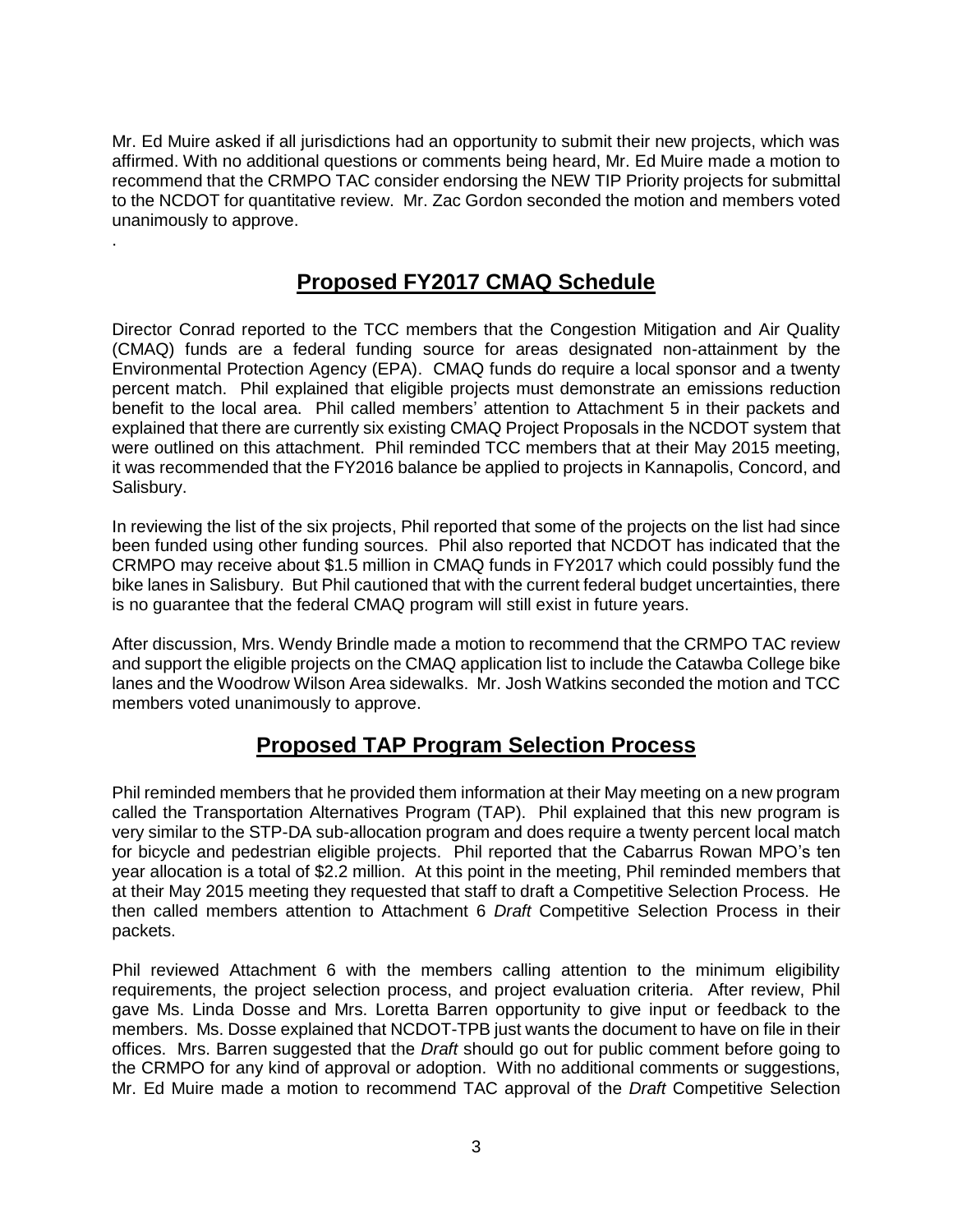Process subject to any input during a public comment period. Mr. Macon Sammons seconded the motion and TCC members voted unanimously to approve.

### **Request from Cabarrus County Transit**

Phil reported to members that Mr. Bob Bushey with Cabarrus County Transportation was scheduled to make a presentation to the TCC members in regard Cabarrus County pursuing federal direct recipient status from the Federal Transit Administration (FTA) in order to receive Section 5303, 5304, 5339, 5307 and 5310 funds in federal fiscal year 2016. Mr. Bushey was not in attendance so Chairman Wilson and Phil Conrad deferred to Mrs. Susie Morris, Cabarrus County's alternate representative to the TCC. Mrs. Morris explained that Cabarrus County is bringing this item before the TCC in the same manner as the City of Salisbury did at a recent meeting. Phil Conrad called members' attention to a *Draft* Authorizing Resolution included in their packets for supporting Cabarrus County's application for direct recipient status with FTA.

With no further discussion, Mrs. Wendy Brindle made a motion to recommend the *Draft* Authorizing Resolution to the CRMPO TAC for consideration and approval. Mrs. Susie Morris seconded the motion and the TCC members voted unanimously to approve.

# **FY 2012-2018 MTIP Amendment #13**

Director Conrad informed TCC members that Amendment #13 is being brought before them as a result of a recent NCDOT Board of Transportation meeting for their consideration. The first project in the amendment was in regard to a new FY 2016 STI project which was the I-85 pavement rehabilitation from US 601 to .5 miles south of US Hwy 52. The second project was the delay of right-of-way and construction by one fiscal year for the replacement of a bridge on Stokes Ferry Road. The third project is an acceleration of right-a-way and construction for the I-85 widening on southern Rowan County to FY 2016 using GARVEE Bonds. Phil called members' attention to Attachment 8 in their packets, which was a Draft of the Resolution Adopting Amendment #13 for their review.

With no discussion, Mr. Ed Muire made a motion to recommend that the CRMPO TAC consider endorsing Amendment #13 to the FY2012-2018 MTIP. Mrs. Susie Morris seconded the motion and the TCC followed with a unanimous vote of approval.

# **FY 2012-2018 MTIP Amendment #14**

Mr. Rodney Harrison, Salisbury Transit Director addressed the TCC members and reported that the City of Salisbury is requesting the MPO's support on a STIP amendment to authorize federal funding in FY 2015. Rodney explained that the City has worked with NCDOT-PTD to create a project list to be included in the 2012-2018 STIP as an amendment. The modifications to the STIP will be presented to the Board of Transportation for approval at their August/September meeting. Phil Conrad called members' attention to Attachment #9 which was a description of the amendment and resolution.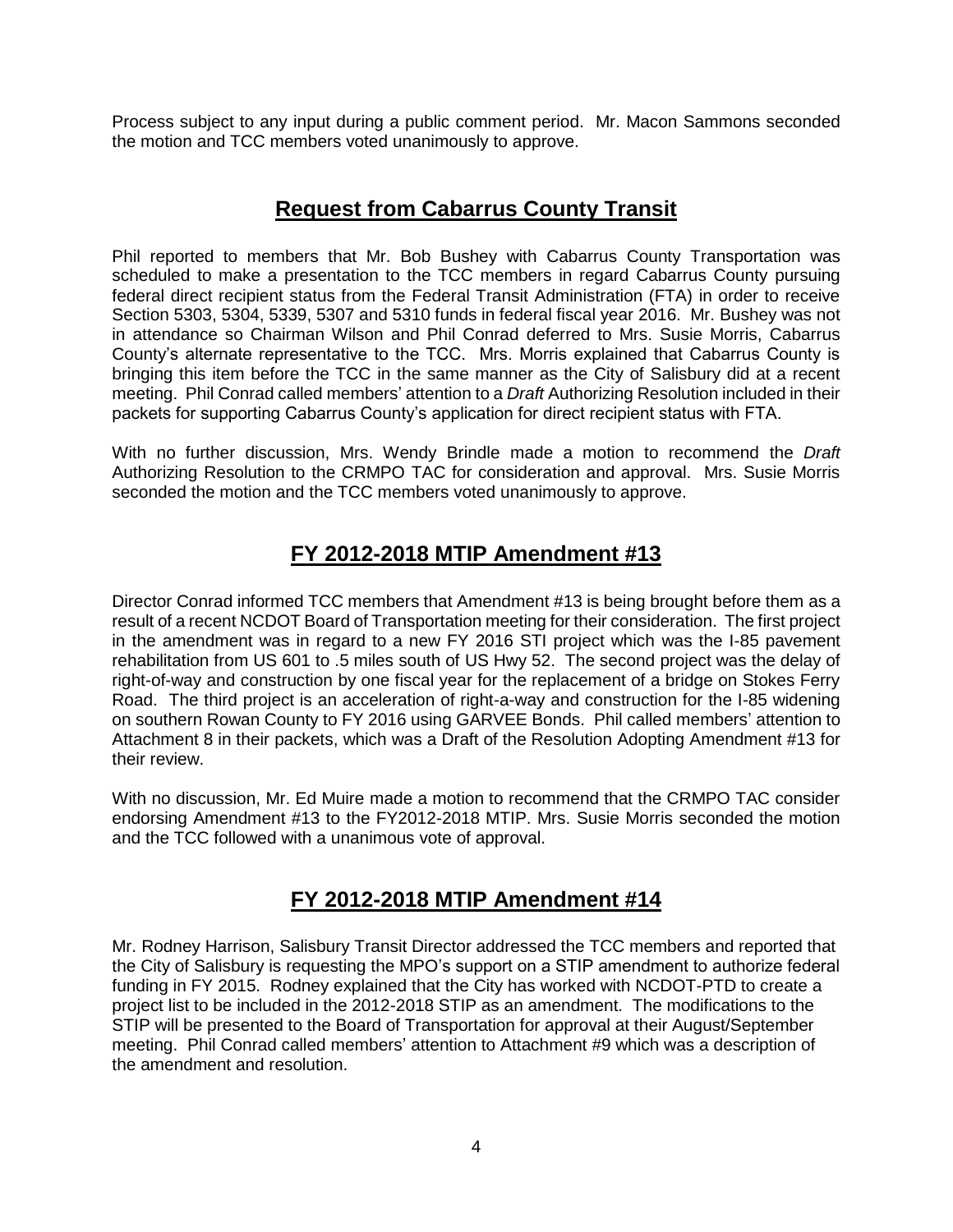With no questions or comments heard, Mrs. Susie Morris made a motion recommend that the CRMPO TAC consider endorsing Amendment #14. Mrs. Wendy Brindle seconded the motion and TCC members voted unanimously to approve.

#### **Reports/CRMPO Business**

As Chairman Wilson was beginning with the local reports, Mr. Zac Gordon addressed the Chairman and members and stated that his schedule would not allow him to stay for the remainder of the meeting. He did want to let the members know that he was in support of the Centralina Council of Government's request for funding for the Community Viz and Regional Freight Study initiatives that were going to be presented later under this item.

- $\checkmark$  Local Reports MPO/TPB/NCDOT Division 9 & 10 Mrs. Diane Hampton from NCDOT Division 9 reviewed a spreadsheet of updates that she provided on the Rowan County projects. Mr. Marc Morgan from Division 10 also provided a handout and provided updates on Division 10 Projects
- $\checkmark$  CTP Update Ms. Linda Dosse, NCDOT TPB reported to TCC members the status of the updating of the CTP which is currently underway. She reported that the *Draft* CTP internal NCDOT review has still not been completed. When Chairman Wilson requested some sort of timeframe for the review, Ms. Dosse reported that the document was on the desk of Earlene Thomas and that there were six other CTPs ahead of the CRMPO to be reviewed. Ms. Dosse did report that she found three questions/discrepancies on the CTP maps that she wanted to bring to the TCC's attention. She summarized her three findings and reported that she would send an email out to all with her finding for TCC review and feedback.
- $\checkmark$  Section 5307 Urbanized Area Formula Funding Allocation Split Phil Conrad called members attention to a letter from City of Concord Manager Brian Hiatt as information for how the federal funding is allocated.
- $\checkmark$  NC Legislative Update Phil directed members to a spreadsheet in their packets labeled Draft Candidate Projects \$1.3 Billion. He called members' attention to three projects on the list in the MPO area that are being considered for funding under the Senate's new Connect initiative.
- $\checkmark$  Metrolina 2008 Ozone Standard Maintenance Plan Phil called members' attention to information included in their packets from the Federal Register.
- $\checkmark$  Community Viz Presentation Ms. Michelle Nance of Centralina Council of Governments addressed the members of the TCC and reported that CCOG is proposing the Metrolina Region Community Viz initiative to develop a consistent method for creating population and employment data across the region in an effort to increase efficiencies and create more accurate data for the Metrolina Regional Travel Demand Model. She explained that the project will be focused on methods to allocate population and employment across Traffic Analysis Zones (TAZ's). After Ms. Nance's presentation TCC members asked if there would be any cost to the MPO for joining this initiative. She reported that yes, the MPO would be required to provide funding for the project. The lump sum cost would be \$22,000 to the CR MPO and it is similar to a software license with an ongoing maintenance